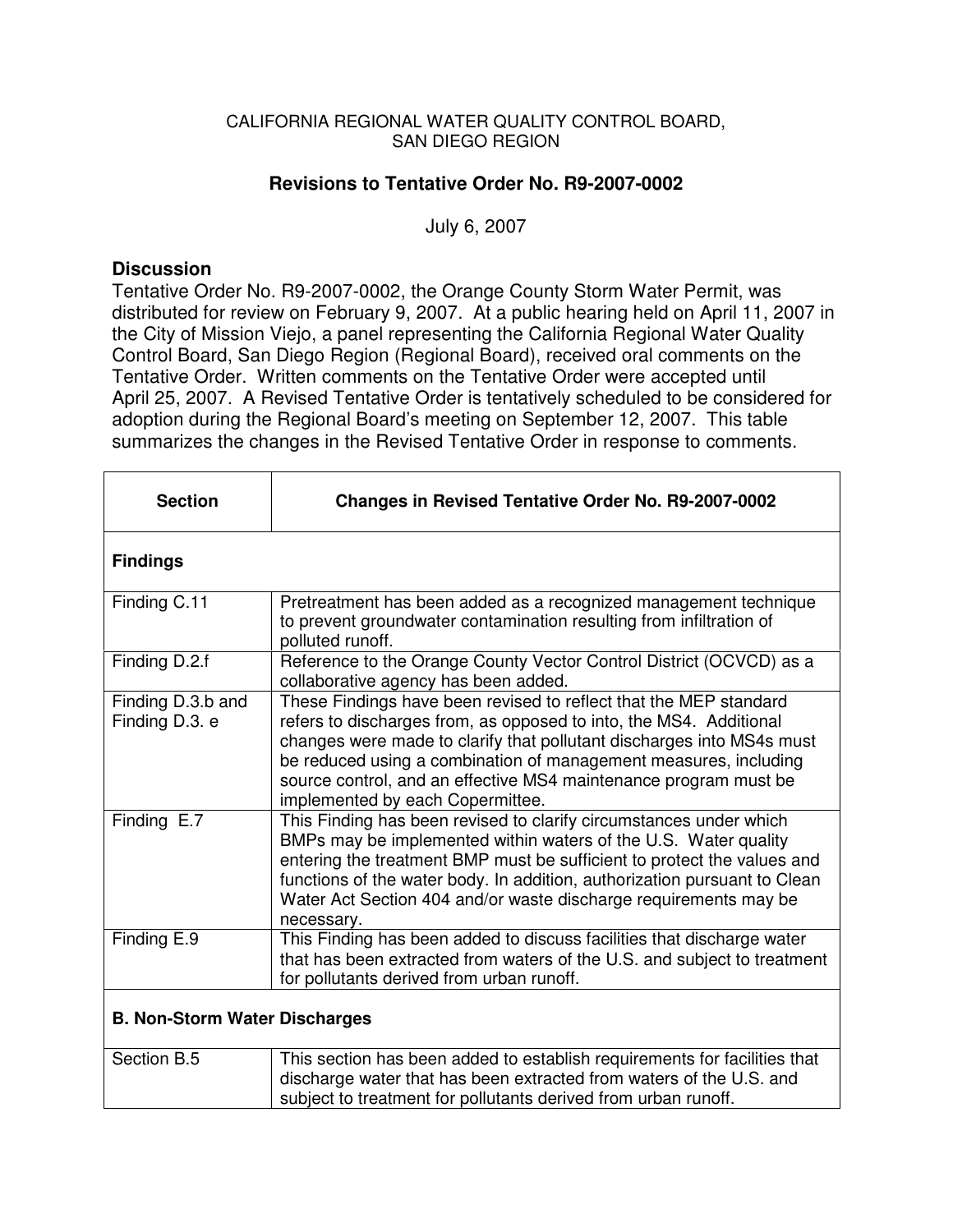| <b>Section</b>                                                     | <b>Changes in Revised Tentative Order No. R9-2007-0002</b>                                                                                                                                                                                                                                                                                                                 |  |
|--------------------------------------------------------------------|----------------------------------------------------------------------------------------------------------------------------------------------------------------------------------------------------------------------------------------------------------------------------------------------------------------------------------------------------------------------------|--|
| <b>D.1 Development Planning</b>                                    |                                                                                                                                                                                                                                                                                                                                                                            |  |
| $D.1.d - Priority$<br>Development<br>Projects                      |                                                                                                                                                                                                                                                                                                                                                                            |  |
| D.1.d                                                              | Footnote 4 has been modified to clarify that SUSMP requirements are<br>applicable to projects already in the review process.                                                                                                                                                                                                                                               |  |
| D.1.d.1.b                                                          | The language has been modified to clarify that redevelopment projects<br>are subject to SUSMP requirements if they create, add, or replace at<br>least 5,000 square feet of impervious surfaces on an already developed<br>site and the existing development and/or the redevelopment project fall<br>under the project categories or locations listed in section D.1.d.2. |  |
| D.1.d.6.a.i                                                        | This subsection now includes a reference to Orange County 85 <sup>th</sup><br>Percentile Isopluvial Maps.                                                                                                                                                                                                                                                                  |  |
| D.1.d.6.b                                                          | The processes for mitigating pollution with treatment BMPs have been<br>clarified.                                                                                                                                                                                                                                                                                         |  |
| D.1.d.6.i                                                          | A subsection has been added for the consideration of vector mitigation.                                                                                                                                                                                                                                                                                                    |  |
| D.1.d.9                                                            | The Copermittees are required to consider "vector minimization" when<br>developing site design and treatment control standards.                                                                                                                                                                                                                                            |  |
| D.1.d.11                                                           | The requirement to annually update the treatment BMP lists in local<br>SUSMPs has been revised to a single update in year three, provided<br>that each Copermittee develop a mechanism to annually incorporate<br>findings from local treatment BMP effectiveness studies into its SUSMP<br>project reviews and permitting.                                                |  |
| D.1.f - Treatment<br><b>Control BMP</b><br>Maintenance<br>Tracking |                                                                                                                                                                                                                                                                                                                                                                            |  |
| D.1.f.1                                                            | A requirement has been added for Copermittees to indicate on their<br>treatment control databases whether the BMP site has been referred to<br>OCVCD.                                                                                                                                                                                                                      |  |
| D.1.f.2.c.iii                                                      | The language has been modified to provide Copermittees increased<br>flexibility regarding how inspections are conducted. For instance,<br>Copermittees requested the ability to use third-party inspectors.                                                                                                                                                                |  |
| D.1.f.2.c.ix                                                       | A subsection has been added to require that the Copermittee notify<br>OCVCD when a vector problem is noted during a BMP inspection.                                                                                                                                                                                                                                        |  |
| $D.1.h -$<br>Hydromodification<br>and Downstream<br>Erosion        |                                                                                                                                                                                                                                                                                                                                                                            |  |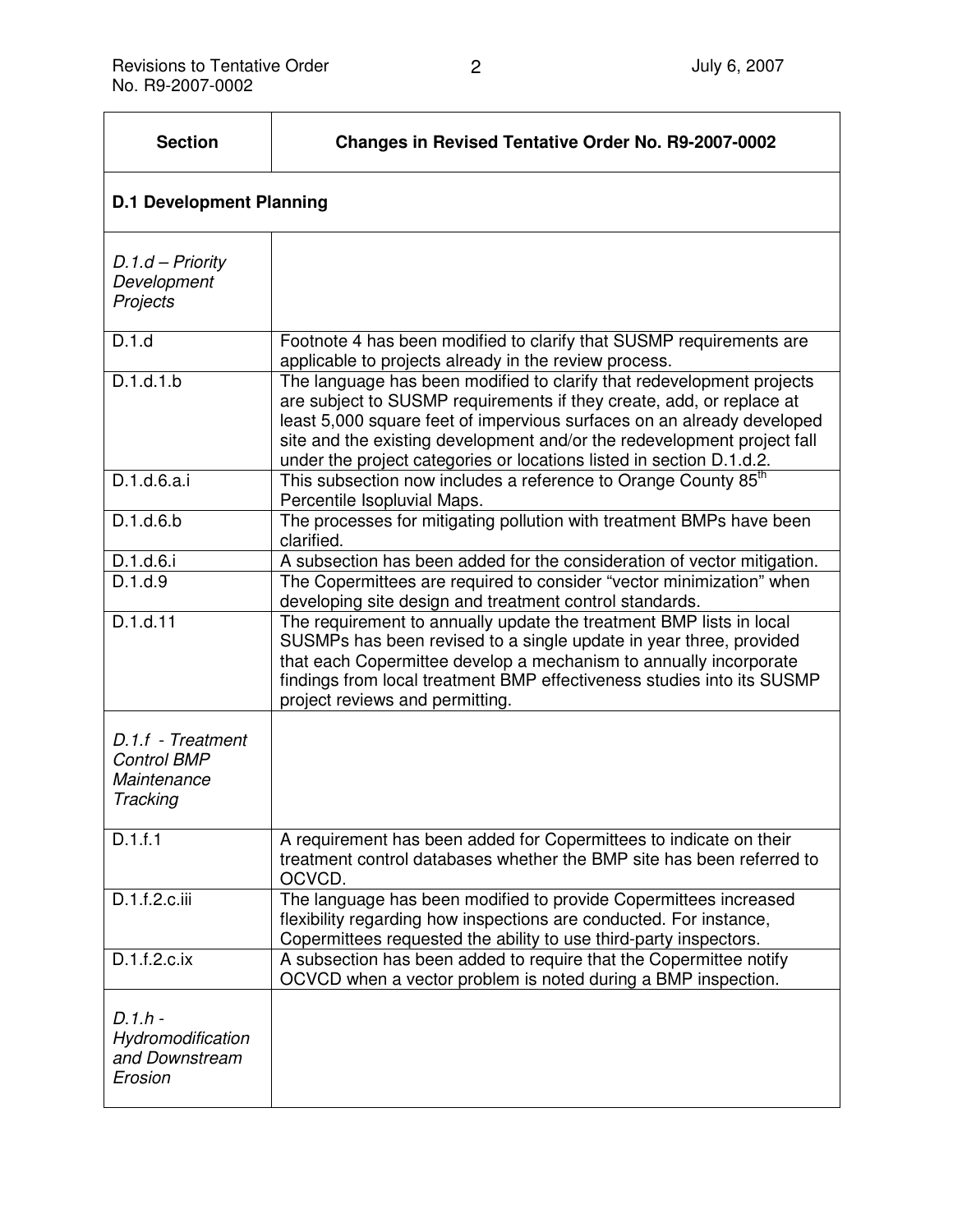| <b>Section</b>                    | <b>Changes in Revised Tentative Order No. R9-2007-0002</b>                                                                                                                                                                                                                                                                                                                                                                                                                                                                |
|-----------------------------------|---------------------------------------------------------------------------------------------------------------------------------------------------------------------------------------------------------------------------------------------------------------------------------------------------------------------------------------------------------------------------------------------------------------------------------------------------------------------------------------------------------------------------|
| D.1.h.3.c.1                       | The trigger for hydromodification control waivers for redevelopment<br>projects has been decreased from a 30% to 10% reduction in impervious<br>area. Also, this section now allows for flexibility in developing indicators<br>of hydromodification effects based on findings from the Storm Water<br>Monitoring Coalition, the Southern California Coastal Waters Research<br>Program, and other local studies.                                                                                                         |
| D.1.h.4                           | The timeframe for developing specific hydromodification criteria has<br>been extended from two to three years.                                                                                                                                                                                                                                                                                                                                                                                                            |
| D.1.h.5.a                         | The timeframe for developing interim hydromodification criteria has been<br>extended from 180 days to one year.                                                                                                                                                                                                                                                                                                                                                                                                           |
| D.1.h.5.a.i                       | This subsection now allows for use of off-site controls and improvements<br>as an interim hydromodification management measure.                                                                                                                                                                                                                                                                                                                                                                                           |
| $D.1.h.\overline{5.a.ii}$         | The previous requirement regarding disconnecting impervious areas has<br>been incorporated into section D.1.h.5.a.i. This section has been<br>replaced requirements for buffer zones and stream setbacks that are<br>revisions to previous Section D.1.h.5.iv. Buffer zones and setbacks are<br>required for interim controls only when a channel is adjacent to, involved<br>in or modified by the project. Geomorphically-referenced channel design<br>techniques are to be used when in-stream controls are necessary. |
| D.1.h.5.a.iii                     | This subsection now allows for the use of flow-duration control or local<br>nomographs, in addition to hydrograph matching, as a method for<br>estimating hydromodification controls.                                                                                                                                                                                                                                                                                                                                     |
| D.1.h.5.iv                        | This subsection has been deleted. Its former requirement has been<br>modified and moved to Section D.1.h.5.a.ii.                                                                                                                                                                                                                                                                                                                                                                                                          |
| D.1.i - Training and<br>Education |                                                                                                                                                                                                                                                                                                                                                                                                                                                                                                                           |
| D.1.i.1.c.viii                    | A subsection has been added to include public health concerns of storm<br>water management infrastructure in educational programs.                                                                                                                                                                                                                                                                                                                                                                                        |
| <b>D.2 - Construction</b>         |                                                                                                                                                                                                                                                                                                                                                                                                                                                                                                                           |
| D.2.c.2                           | The language has been modified to clarify that it is the construction BMP<br>plan prepared for local ordinances that must be reviewed. Commenters<br>had interpreted the original requirement as meaning that the storm water<br>pollution prevention plan prepared for the statewide Construction<br>General NPDES Permit must be reviewed by Copermittees.                                                                                                                                                              |

## **D.3 – Existing Development**

| D.3.a.5.a       | This subsection has been deleted.                                |
|-----------------|------------------------------------------------------------------|
| D.3.a.10.a.i.g. | A requirement has been added to include vector control issues in |
|                 | municipal educational programs.                                  |
| D.3.b.4.c.iv    | This subsection has been deleted.                                |

D.2.d.1.b.iii The language regarding when slope stabilization is necessary has been

reworded for clarity.